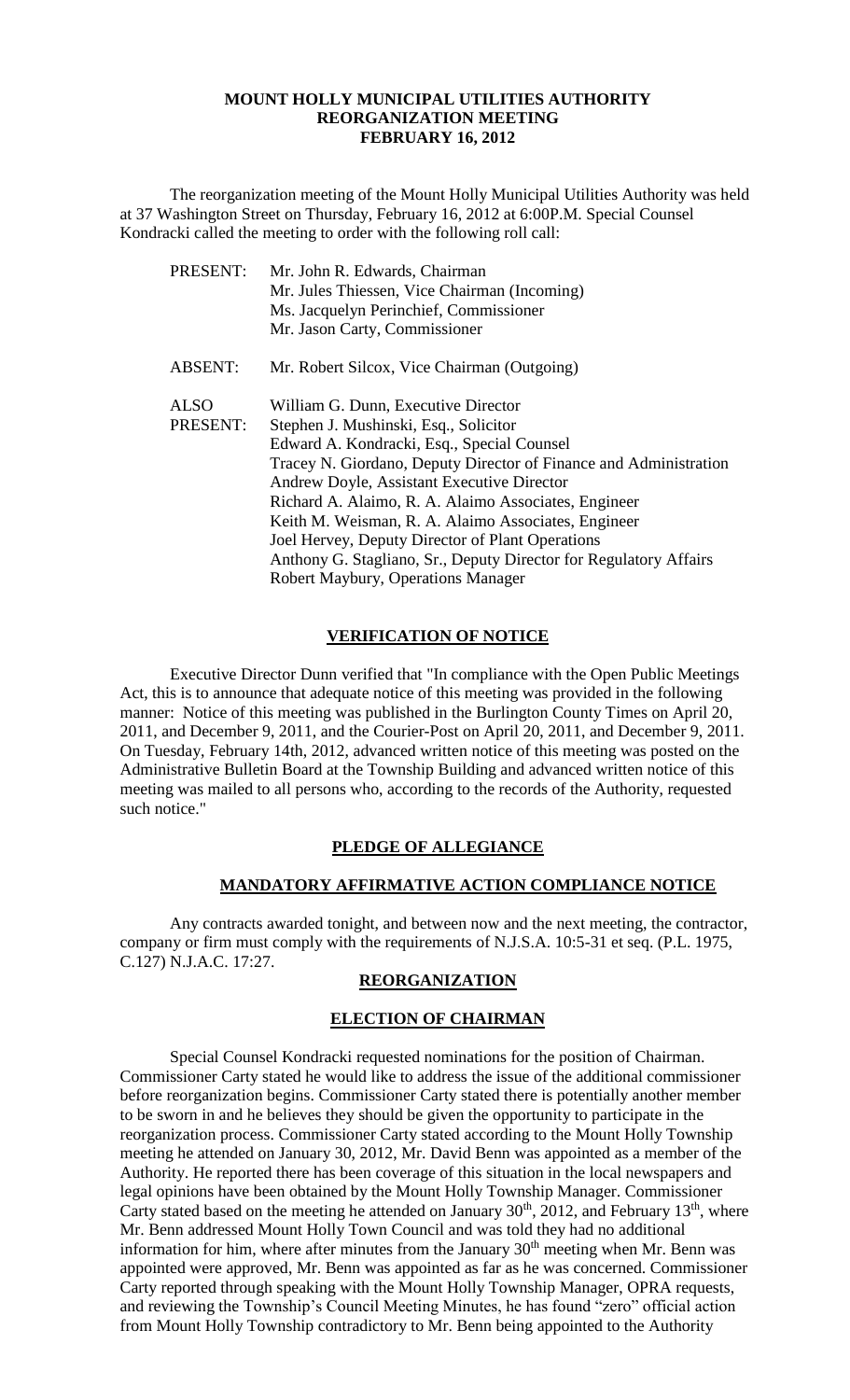Board. Commissioner Carty stated he specifically asked Ms. Hoffman about past practice and was advised that typically Executive Director Dunn would call the Township the morning after the Council Meeting to ask who had been appointed. In Commissioner Carty's opinion, Mr. Benn has been rightfully appointed and it is not the place of the Authority's board to dictate to the Township.

Chairman Edwards asked the Authority's attorney to respond.

Solicitor Mushinski stated since his firm was involved in the decision made by the Mount Holly Township Council, he felt it appropriate to recuse himself from the table due to a conflict of interest.

Commissioner Carty stated before Special Counsel Kondracki speaks he would suggest an unbiased legal opinion should be sought. His feeling is that anyone with a position on the Authority Board or with the Mount Holly Township shouldn't be weighing in.

Special Counsel Kondracki stated for the record that according to the rules of ethics for attorneys, he represents the Authority not the Authority's Board. His job is to protect the Authority as a whole. The issue at hand is not about persons or personalities but involves a procedure of law. The Authority and the Township must comply with the law for the good of the Authority. Special Counsel Kondracki reviewed what transpired at the Mount Holly Township Council Meeting and said that the record showed that the Mayor expressed his concern with proceeding with nominations to the Authority based on the fact that he was unable to interview candidates for the position due to out-of-town business. Specifically, the Mayor stated at the beginning of the meeting his preference for the matter not to go forward and that he would have to abstain on any vote for the reasons stated. Despite his objection, a motion was made to appoint Mr. Benn, which resulted in a 2-2-1with the Mayor abstaining. Special Counsel Kondracki stated the Authority has a vested interest in this decision as he will discuss. Special Counsel Kondracki stated the issue is whether, under the factual circumstances of this particular vote, the abstention should count as affirmative vote for the appointment. In Special Counsel Kondracki's opinion, it should not. He cited and read portions of three reported decisions in support of his opinion. Special Counsel Kondracki said the Authority has a vested interest because in the event of an appointment being questioned, there would be a cloud hanging over the Authority for the entire term of that member. Special Counsel Kondracki cited examples such as employee discipline, or vendors being refused contracts, as to how the Authority would be subject to suits going forward whenever there is a close vote, on the basis that one of its members was improperly seated. Special Counsel Kondracki went on to say the biggest issue would be in the area of public finance when the Authority would like to take advantage of refinancing bonds for a lower interest rate. At that time the attorneys for the Authority would have to opine they had reviewed all transcript proceedings and were satisfied that all board members were properly seated; something that would be very difficult to do in this case given the circumstances. This could preclude the Authority from the benefits of those types of opportunities. Special Counsel Kondracki reported the Township had questions about the validity of the appointment and sought the opinion of their solicitors who basically came to the same conclusion as he did. It is the understanding of Special Counsel Kondracki the Mount Holly Township Counsel has a special meeting scheduled in the next week to ten days to consider the appointment to the Authority. In the meantime, the current member, Vice Chairman Silcox, remains the Authority's holdover member for as long as it takes for the Township to replace him.

Commissioner Carty asked Special Counsel Kondracki and the Authority Board and Staff if anything has been received from the Township in black and white stating there will, indeed, be a special meeting. Deputy Director of Finance and Administration, Giordano, stated there has been no communication on paper; however she did receive a verbal confirmation from the Township Manager, Ms. Hoffman that morning. Commissioner Carty stated in his opinion a member is a member until they are removed from the board so their vote would count until then. Special Counsel Kondracki responded the answer to that is legally the appointment would be void from the beginning, meaning if a member was not duly appointed and later the courts decide that the member is removed, it would be as if the member had never been seated, this would affect every vote from the beginning of his or her appointment.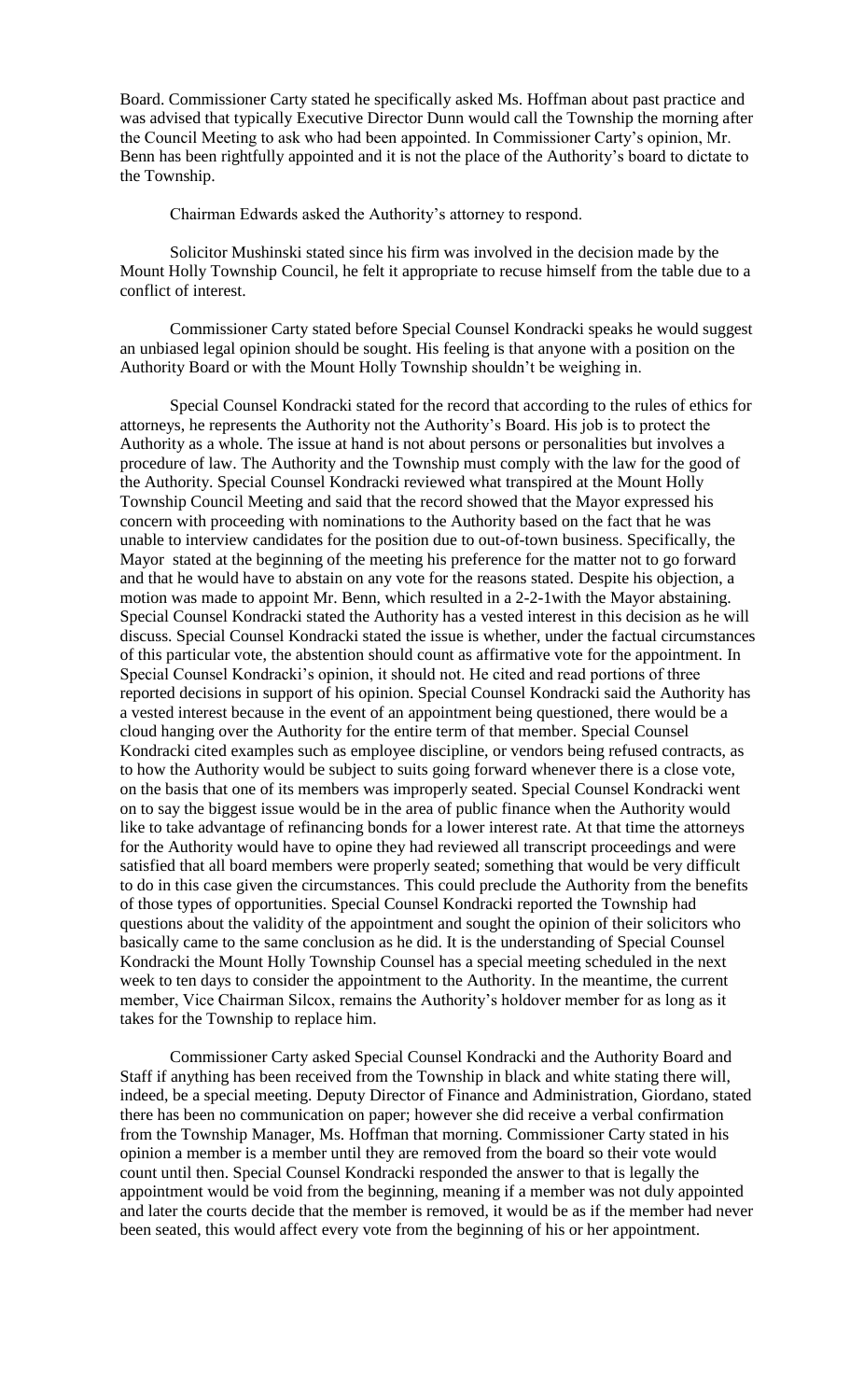Commissioner Carty asked who had authorized Mr. Kondracki to look into this situation as it is obvious he is prepared with research. Special Counsel Kondracki informed Commissioner Carty on Tuesday, February 14<sup>th</sup>, he had called Deputy Director of Finance and Administration Giordano to discuss agenda items as he routinely does in order to insure everything goes smoothly at the board meetings. At that time he asked Ms. Giordano if the Township had made their appointment at their previous night's meeting, fully expecting they had. When he was advised it was not, Mr. Kondracki determined he should research this area of law. Special Counsel Kondracki stated that also, a short time later, Executive Director Dunn contacted him to request that he conduct some research with which to advise the Authority's Board if it came to that. As a result, Mr. Kondracki did his research, and found the three reported cases which he quoted to the Board. Commissioner Carty asked if Mr. Kondracki had prepared an opinion paper based on his research to which Mr. Kondracki replied, although he had not, he would be happy to.

Commissioner Carty made a motion for Mr. Benn to be sworn in as commissioner tonight. Commissioner Thiessen stated he wished the Authority was not faced with the situation being discussed; however, he felt it would be in the best interest of the Authority to wait for the appointment until the situation is resolved.

Chairman Edwards asked for a second to the motion. The motion did not receive a second.

Commissioner Carty made a motion to adjourn the meeting until the matter is resolved with Town Counsel and the new or returning member has the opportunity to participate insuring a proper reorganization of this Authority since there is no pressing issue on the agenda. Chairman Edwards asked for a second to the motion. The motion did not receive a second.

### **NOMINATION OF CHAIRMAN**

Special Counsel Kondracki requested nominations for the position of Chairman. Commissioner Carty moved for the nomination of Mr. Thiessen. Commissioner Perinchief moved for the nomination of Mr. Edwards. Commissioner Carty moved to close the nominations. Commissioner Edwards seconded the motion. Roll call on the motion to close nominations:

AYES: Commissioner Carty, Commissioner Thiessen, Commissioner Perinchief, Commissioner Edwards

#### NAYS: None

Motion carried. Special Counsel Kondracki called for the roll with each member of the board casting their vote for the election of a chairman. At the call of the roll, the vote was:

| <b>Commissioner Carty:</b>      | Mr. Thiessen |
|---------------------------------|--------------|
| <b>Commissioner Thiessen:</b>   | Mr. Edwards  |
| <b>Commissioner Perinchief:</b> | Mr. Edwards  |
| <b>Commissioner Edwards:</b>    | Mr. Edwards  |

Mr. Edwards was elected to the position of Chairman by a 3 to 1 vote. He will assume his chair at the conclusion of the nominations.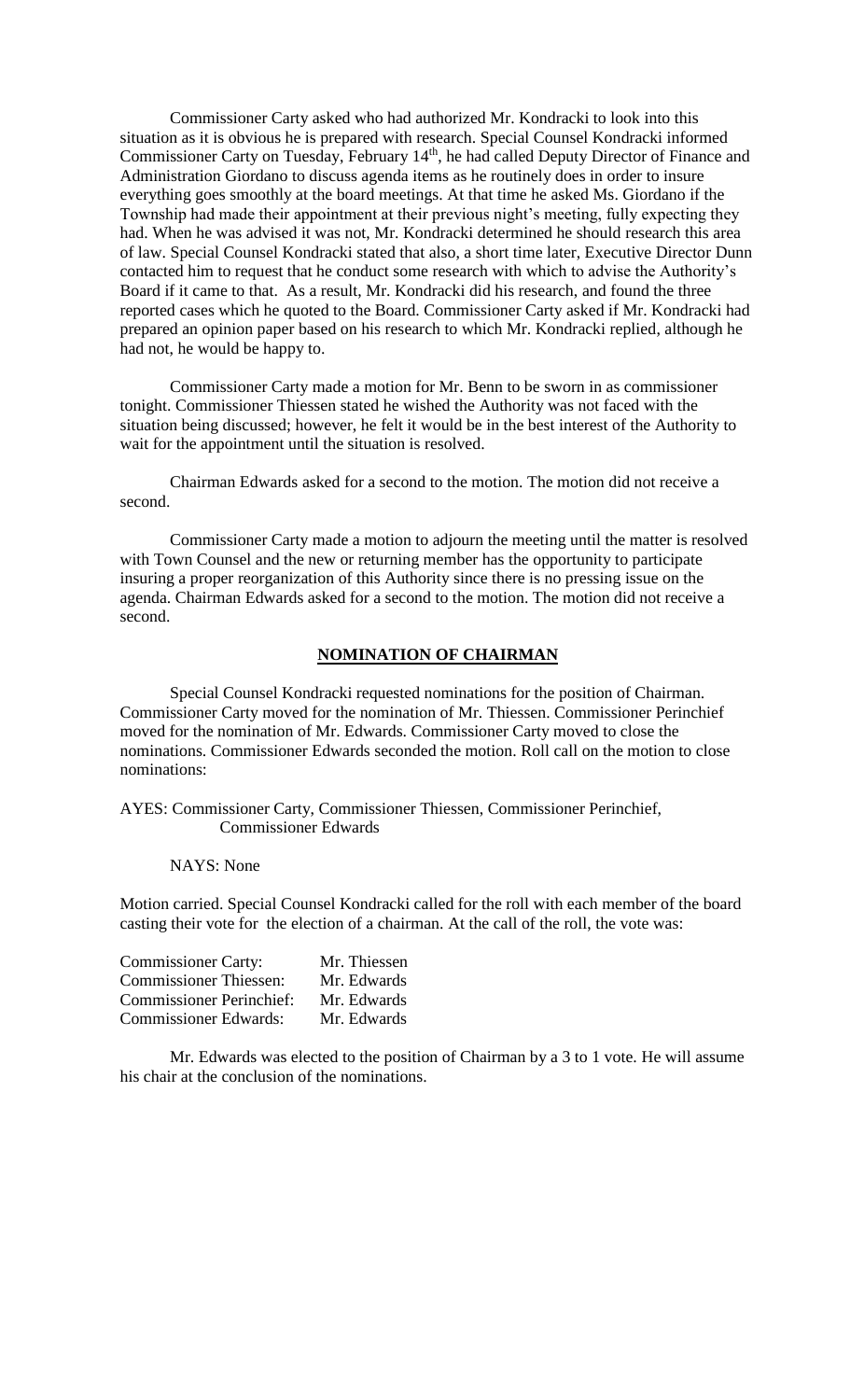# **NOMINATION OF VICE CHAIRMAN**

Special Counsel Kondracki requested nominations for the position of Vice Chairman. Commissioner Carty moved for the nomination of Commissioner Thiessen. Commissioner Carty moved for a motion to close the nominations. Commissioner Edwards seconded the motion. Roll call on the motion to close nominations:

# AYES: Commissioner Carty, Commissioner Thiessen, Commissioner Perinchief, Commissioner Edwards

NAYS: None

## **NOMINATION OF TREASURER**

Special Counsel Kondracki requested nominations for the position of Treasurer. Commissioner Carty nominated Tracey Giordano for Treasurer. Commissioner Carty moved to close the nominations. Commissioner Thiessen seconded the motion. Roll call on the motion to close nominations:

AYES: Commissioner Carty, Commissioner Thiessen, Commissioner Perinchief, Commissioner Edwards

NAYS: None

## **NOMINATION OF SECRETARY**

Special Counsel Kondracki requested nominations for the position of Secretary. Commissioner Carty nominated Debra Fortner for the position of Secretary. Commissioner Thiessen moved to close the nominations. Commissioner Edwards seconded the motion. Roll call on the motion to close nominations:

 AYES: Commissioner Carty, Commissioner Thiessen, Commissioner Perinchief Commissioner Edwards

### NAYS: None

Special Counsel Kondracki asked for a motion to elect the slate of candidates for office, as nominated. Commissioner Edwards moved to elect the slate of candidates for office, as nominated.. Commissioner Perinchief seconded the motion. Roll call on the motion to elect the slate of candidates for office, as nominated..

AYES: Commissioner Thiessen, Commissioner Perinchief, Commissioner Edwards

#### NAYS: None

ABSTAIN: Commissioner Carty

Chairman Edwards assumed the Chair.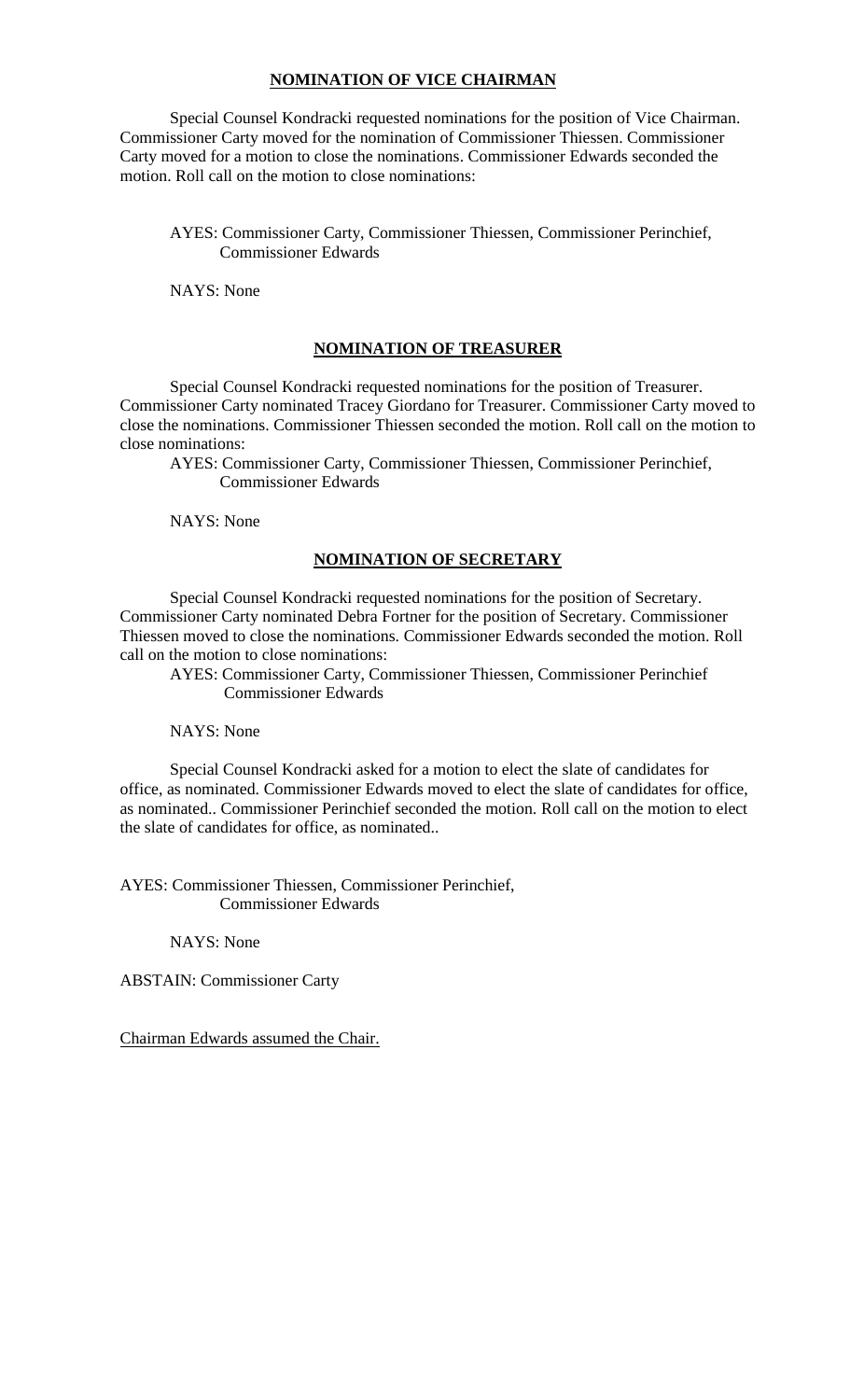# **A RESOLUTION AUTHORIZING PROFESSIONAL SERVICES CONTRACT FOR SOLICITOR FOR MHMUA FOR A 1-YEAR TERM (CONTRACT 2012-1)**

Executive Director Dunn recommended Stephen J. Mushinski of Parker McCay

Commissioner Carty stated he would like to premise all professional appointments with the fact that he will be abstaining in protest that there should be a full board. Special Counsel Kondracki stated that his abstention would not count as an affirmative vote.

Commissioner Thiessen moved for the approval of Resolution 2012-04 authorizing professional services contract of Stephen J. Mushinski of Parker McCay as Solicitor for the Mount Holly Municipal Utilities Authority for a one-year term. Commissioner Perinchief seconded the motion. At the call of the roll, the vote was,

AYES: Commissioner Perinchief, Commissioner Thiessen, Chairman Edwards

NAYS: None

Commissioner Carty abstained

## **RESOLUTION 2012-05**

## **A RESOLUTION AUTHORIZING PROFESSIONAL SERVICES CONTRACT FOR ENGINEERING FIRM FOR MHMUA FOR A 1-YEAR TERM (CONTRACT 2012-02)**

Executive Director Dunn recommended Richard A. Alaimo Associates

Commissioner Thiessen moved for the approval of Resolution 2012-05 authorizing professional services contract of Richard A. Alaimo Associates as Engineering Firm for the Mount Holly Municipal Utilities Authority for a one-year term. Commissioner Perinchief seconded the motion. At the call of the roll, the vote was:

AYES: Commissioner Perinchief, Commissioner Thiessen, Chairman Edwards

NAYS: None

Commissioner Carty abstained

## **RESOLUTION 2012-06**

## **A RESOLUTION AUTHORIZING PROFESSIONAL SERVICES CONTRACT FOR SPECIAL COUNSEL FOR THE MHMUA FOR A 1-YEAR TERM (CONTRACT 2012-03)**

Executive Director Dunn recommended the Law Offices of Edward A. Kondracki, L.L.C.

Commissioner Thiessen moved for the approval of Resolution 2012-06 authorizing professional services contract of the Law Offices of Edward A. Kondracki, L.L.C. as Special Counsel for the Mount Holly Municipal Utilities Authority for a one-year term. Commissioner Perinchief seconded the motion. At the call of the roll, the vote was:

AYES: Commissioner Perinchief, Commissioner Thiessen, Chairman Edwards

NAYS: None

Commissioner Carty abstained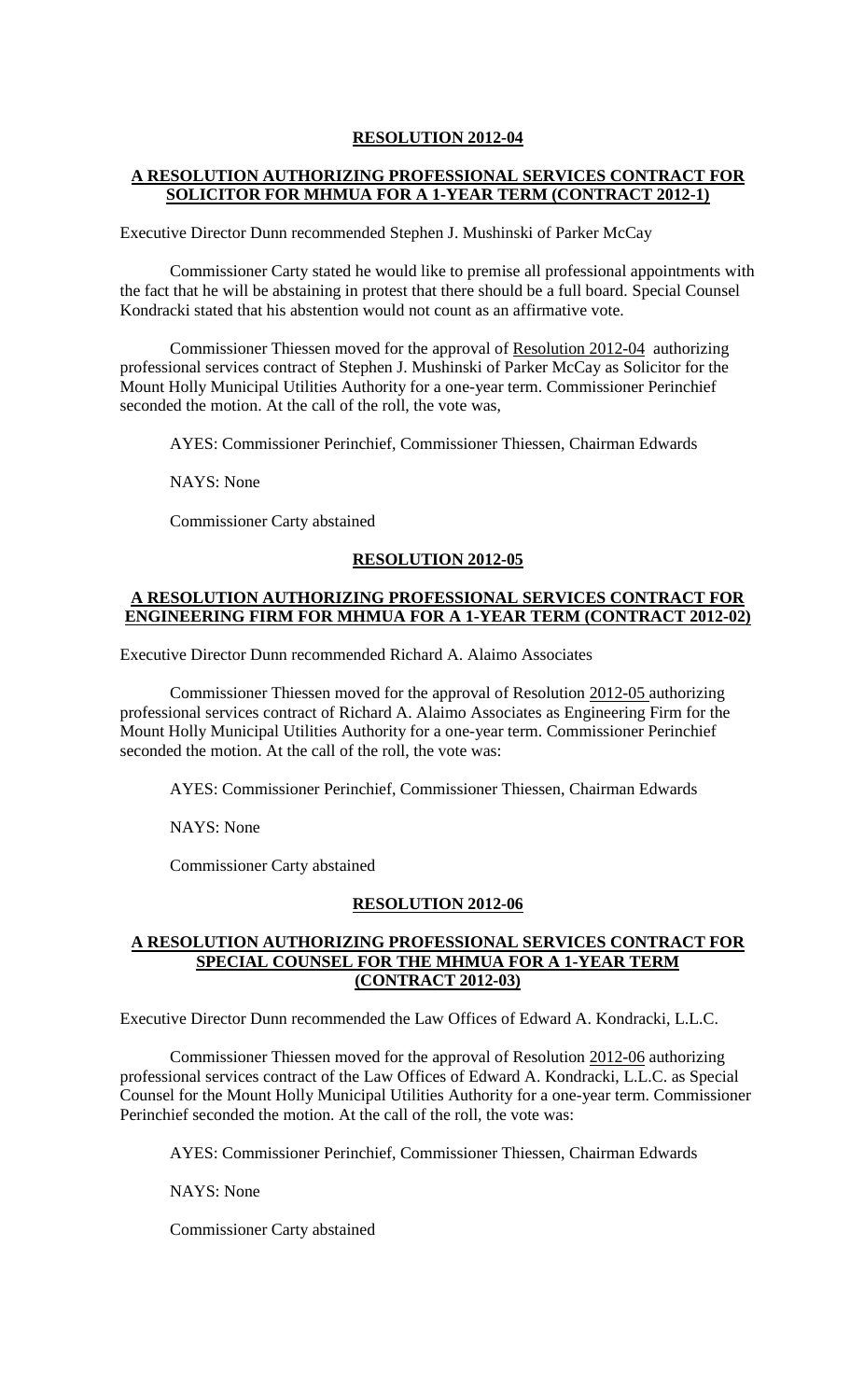## **A RESOLUTION AUTHORIZING PROFESSIONAL SERVICES CONTRACT FOR BOND COUNSEL FOR MHMUA FOR A 1-YEAR TERM (CONTRACT 2012-04)**

Executive Director Dunn recommended Parker McCay

Commissioner Perinchief moved for the approval of Resolution 2012-07 authorizing professional services contract of Parker McCay as Bond Counsel for Mount Holly Municipal Utilities Authority for a one-year term. Commissioner Thiessen seconded the motion. At the call of the roll, the vote was:

AYES: Commissioner Perinchief, Commissioner Thiessen, Chairman Edwards

NAYS: None

Commissioner Carty abstained

# **RESOLUTION 2012-08**

## **A RESOLUTION AUTHORIZING AN EXTRAORDINARY UNSPECIFIABLE SERVICE CONTRACT FOR ENVIRONMENTAL CONSULTING ENGINEER FOR THE MHMUA FOR A 1-YEAR TERM (CONTRACT 2012-05)**

Executive Director Dunn recommended Omni Environmental, LLC

Commissioner Thiessen motioned for the approval of Environmental Resolutions as Environmental Consulting Engineer for the Mount Holly Municipal Utilities Authority for a one-year term. Commissioner Carty seconded the motion. At the call of the roll, the vote was:

AYES: Commissioner Carty, Commissioner Thiessen

NAYS: Commissioner Perinchief, Chairman Edwards

Motion does not carry. Chairman Edwards stated the resolution and approval will be tabled until a  $5<sup>th</sup>$  board member is present to break the tie.

### **RESOLUTION 2012-9**

# **A RESOLUTION AUTHORIZING AN EXTRAORDINARY UNSPECIFIABLE SERVICE CONTRACT FOR COMPUTER SYSTEMS CONSULTANT FOR THE MHMUA FOR A 1 YEAR TERM (CONTRACT 2012-6)**

Executive Director Dunn recommended Hawkins Technologies, LLC

Commissioner Thiessen moved for the approval of Resolution 2012-9 authorizing an extraordinary unspecifiable service contract with Hawkins Technologies, LLC as Computer Systems Consultant for the Mount Holly Municipal Utilities Authority for a one-year term. Commissioner Perinchief seconded the motion. At the call of the roll, the vote was:

AYES: Commissioner Perinchief, Commissioner Thiessen, Chairman Edwards

NAYES: None

Commissioner Carty abstained

Commissioner Carty asked for an explanation of an EUS. Special Counsel Kondracki explained it is an exception to to the requirement for bidding on a public contract because the services are unique and not susceptible to the preparation of specifications. An EUS is typically used for areas such as equipment or computer repair.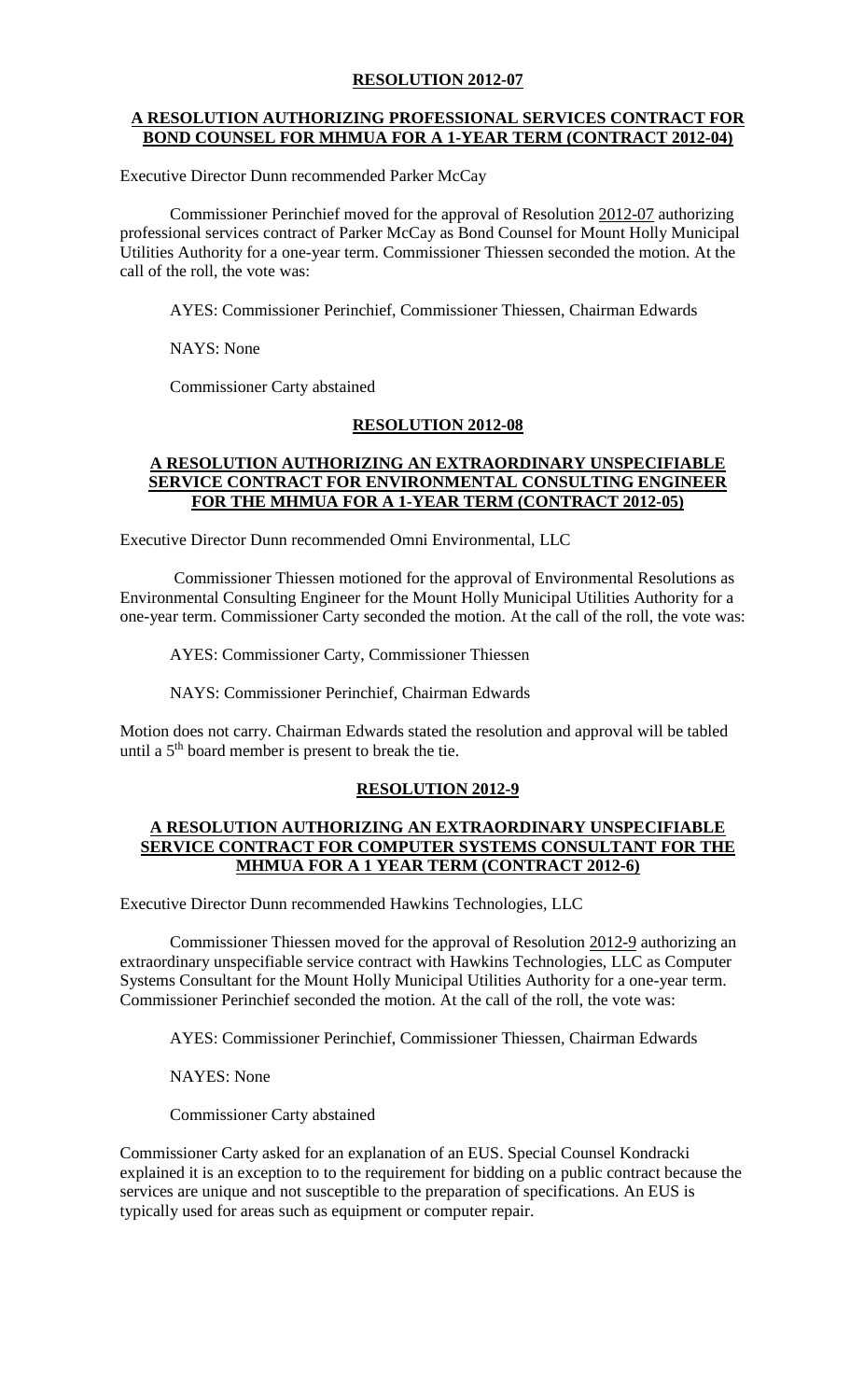# **A RESOLUTION DESIGNATING OFFICIAL NEWSPAPERS OF THE MHMUA**

Commissioner Thiessen moved for the approval of Resolution 2012-10 designating the Burlington County Times and The Camden Courier-Post as official newspapers of the Mount Holly Municipal Authorities. Commissioner Perinchief seconded the motion. At the call of the roll, the vote was:

AYES: Commissioner Perinchief, Commissioner Thiessen, Chairman Edwards

NAYS: Commissioner Carty

# **RESOLUTION 2012-11**

# **A RESOLUTION DESIGNATING BANKING INSTITUTIONS FOR THE MHMUA**

Commissioner Thiessen moved for the approval of Resolution 2012-11 designating Beneficial Bank as the lead bank with the Mount Holly Municipal Authorities utilizing other banks in Burlington County from time to time. Commissioner Perinchief seconded the motion. At the call of the roll the vote was:

AYES: Commissioner Perinchief, Commissioner Thiessen, Chairman Edwards

NAYS: None

Commissioner Carty abstained

# **RESOLUTION 2012-12**

# **A RESOLUTION DESIGNATING THE PUBLIC AGENCY COMPLIANCE OFFICER (PACO) FOR THE AUTHORITY FOR THE CURRENT CALENDAR YEAR**

Commissioner Thiessen moved for the approval of Resolution 2012-12 designating William G. Dunn as the Public Agency Compliance Officer for the Mount Holly Municipal Authority for the current calendar year. Commissioner Perinchief seconded the motion. At the call of the roll the vote was:

AYES: Commissioner Perinchief, Commissioner Thiessen, Chairman Edwards

NAYS: None

Commissioner Carty abstained

# **RESOLUTION 2012-13**

# **A RESOLUTION OF THE MOUNT HOLLY MUNICIPAL UTILITIES AUTHORITY AUTHORIZING MEETINGS FOR THE YEAR 2012 THROUGH THE 2013 REORGANIZATION MEETING**

Commissioner Perinchief moved for the approval of Resolution 2012-13. Commissioner Thiessen seconded the motion. At the call of the roll the vote was:

AYES: Commissioner Perinchief, Commissioner Thiessen, Chairman Edwards

NAYS: None

Commissioner Carty abstained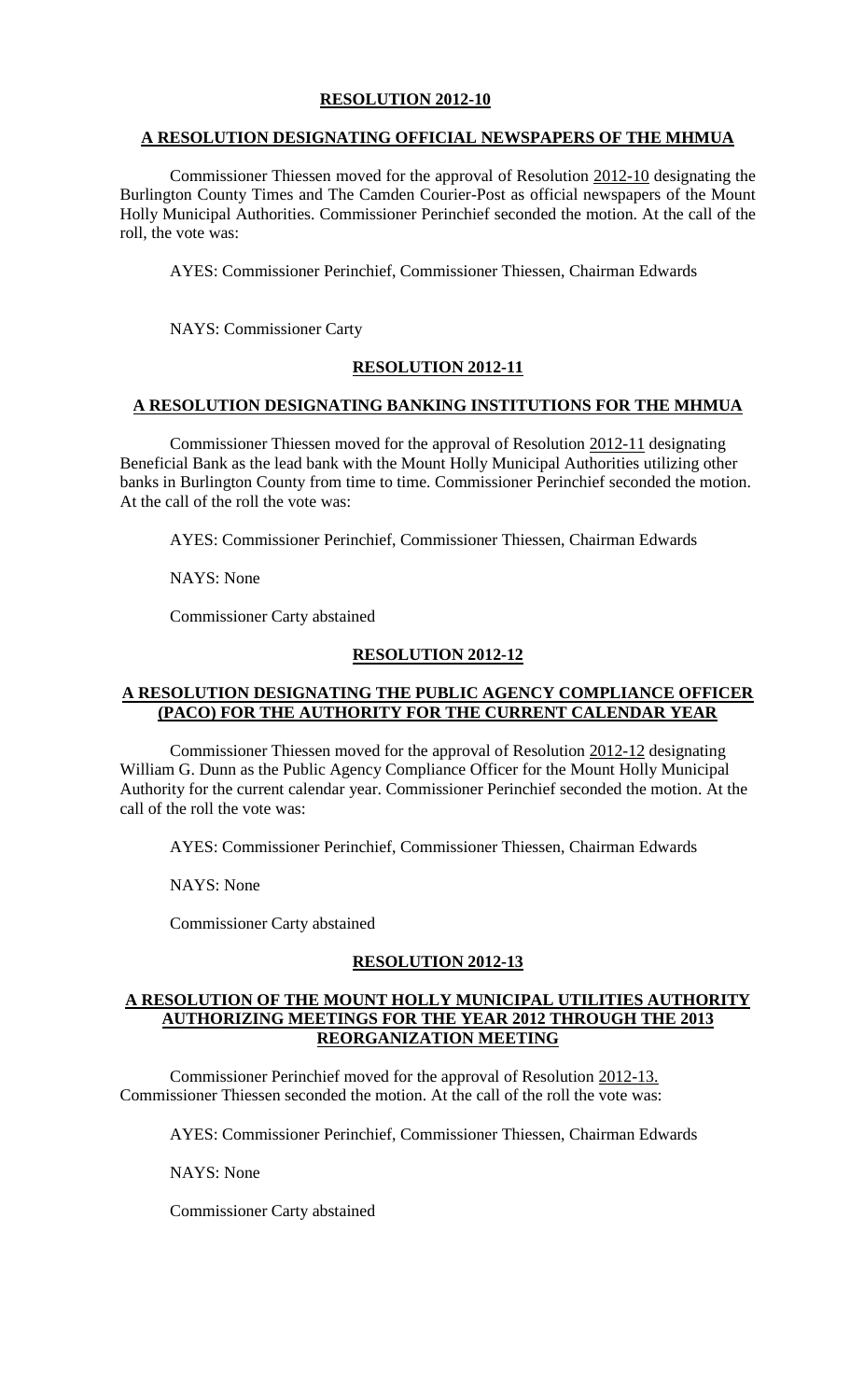## **APPROVAL OF MINUTES**

Commissioner Thiessen moved for the approval of the minutes of the Regular Meeting of January 12, 2012. Commissioner Perinchief seconded the motion. Motion carried.

Commissioner Carty abstained.

## **OLD BUSINESS**

### **RESOLUTION 2012-17**

# **A RESOLUTION OF THE MOUNT HOLLY MUNICIPAL UTILITIES AUTHORITY AUTHORIZING BID REJECTION FOR CONSTRUCTION CONTRACT #2012-17, ROOF REPLACEMENT, PLANT #2, RANCOCAS ROAD WATER POLLUTION CONTROL FACILITY**

Commissioner Thiessen asked why the bids are being rejected since the Authority previously stated it was needed; has that changed? Executive Director Dunn stated the bids had come in higher then anticipated. In the long term, the roof will still be needed, however, it does not have to be done immediately.

Commissioner Thiessen moved for the approval of Resolution 2012-17. Commissioner Perinchief seconded the motion. At the call of the roll, the vote was:

AYES: Commissioner Carty, Commissioner Perinchief, Commissioner Thiessen, Chairman Edwards

NAYS: None

#### **NEW BUSINESS**

## **PUBLIC HEARING**

Notice of approval for Service Agreement with Monmouth County Reclamation Center for disposal of wastewater. Hearing will be held at the March  $8<sup>th</sup>$ , 2012 Board Meeting.

Commissioner Thiessen asked how many trucks this agreement is for. Executive Director Dunn responded it would be a maximum of 9-10 trucks per day.

## **RESOLUTION 2012-18**

## **A RESOLUTION OF THE MOUNT HOLLY MUNICIPAL UTILITIES AUTHORITY AUTHORIZING THE SALE OF SURPLUS PERSONAL PROPERTY NO LONGER NEEDED FOR PUBLIC USE THROUGH AN ONLINE AUCTION**

Commissioner Carty asked if this is using Gov Deals and if this is something new for the Authority. Special Counsel Kondracki stated that yes, this is for the use of Gov Deals; the Authority previously adopted a resolution and established an account. A resolution must be adopted every time items are to be offered for sale.

Commissioner Thiessen moved for the approval of Resolution 2012-18. Commissioner Perinchief seconded the motion. At the call of the roll, the vote was:

AYES: Commissioner Carty, Commissioner Perinchief, Commissioner Thiessen, Chairman Edwards

NAYS: None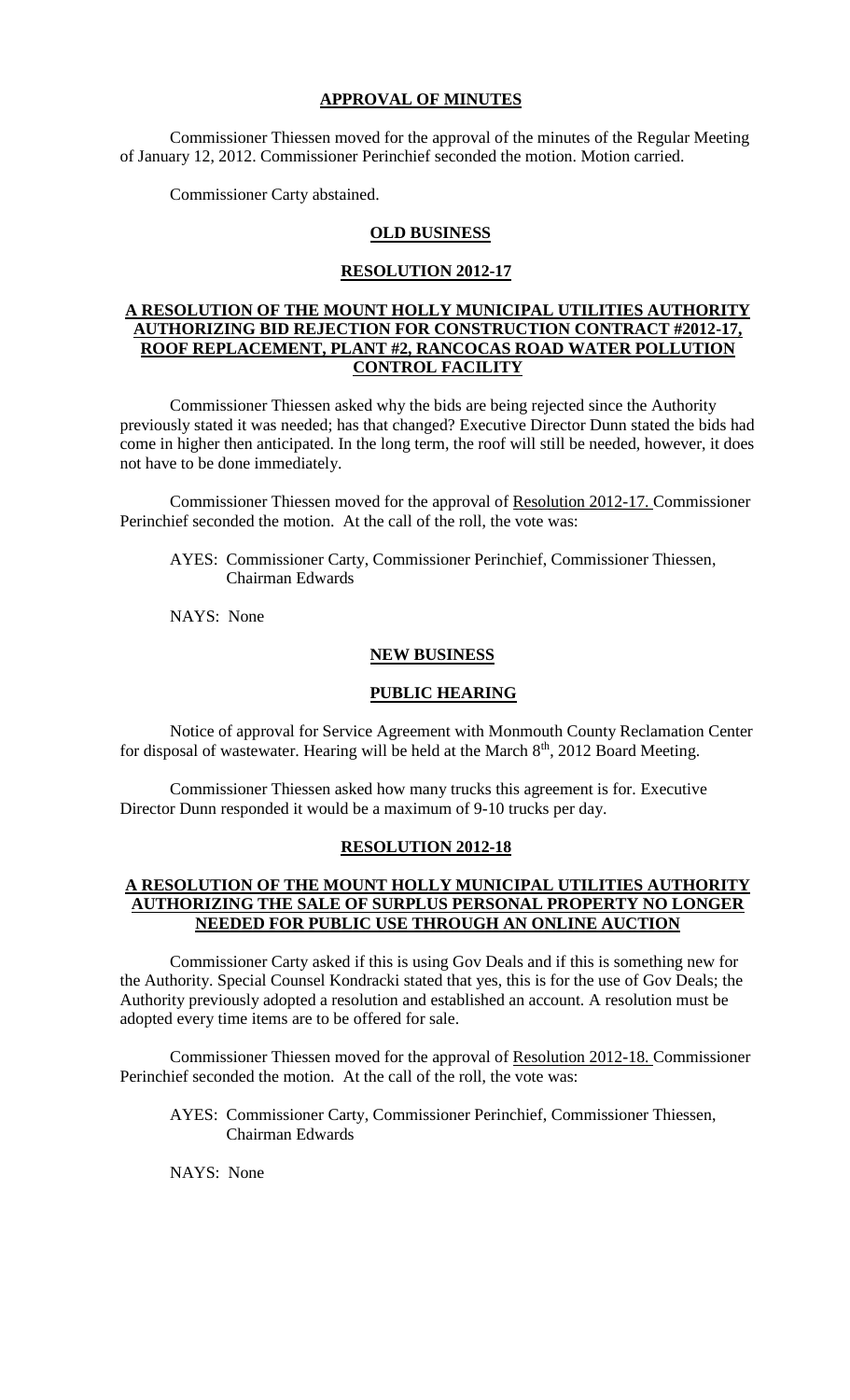## **A RESOLUTION APPROVING THE OPERATING EXPENSES FOR THE MONTH OF JANUARY 2012**

Commissioner Thiessen moved for the approval of Resolution 2012-14. Chairman Edwards seconded the motion. At the call of the roll, the vote was:

AYES: Commissioner Perinchief, Commissioner Thiessen, Chairman Edwards

NAYS: Commissioner Carty

## **RESOLUTION 2012-14A**

## **A RESOLUTION APPROVING THE SEWER REFUNDS FOR THE MONTH OF JANUARY 2012**

Chairman Edwards moved for the approval of Resolution 2012-14A. Commissioner Thiessen seconded the motion. At the call of the roll, the vote was:

AYES: Commissioner Carty, Commissioner Perinchief, Commissioner Thiessen, Chairman Edwards

NAYS: None

## **RESOLUTION 2012-15**

## **A RESOLUTION APPROVING EXPENDITURES FOR THE MONTH OF JANUARY 2012 FROM THE IMPROVEMENT AND REPLACEMENT FUND**

Commissioner Thiessen moved for the approval of Resolution 2012-15. Commissioner Perinchief seconded the motion. At the call of the roll, the vote was:

AYES: Commissioner Carty, Commissioner Perinchief, Commissioner Thiessen, Chairman Edwards

## NAYS: None

 Commissioner Carty asked what the expense for Huber Technologies was. Executive Director Dunn stated what they provide is not stocked in the United States so there is a major time element involved when ordering. Therefore, the Authority has elected as a precaution to stock an extra one as a back up.

## **COMMUNICATIONS**

Executive Director Dunn reported he has again been in discussion with Lockheed Martin regarding the naval site in Moorestown trying to resolve technical issues. Executive Director Dunn explained Lockheed Martin would build and maintain the structure; it would just flow to Mount Holly. Executive Director Dunn said he has also been discussing a 400 unit project in Westampton with Hovnavian Builders.

# **MATTERS TO BE PRESENTED BY THE PUBLIC**

Mr. Rich Difolco of 18 Winding Way in Mount Holly asked why public comments are not offered prior to resolutions being passed. Chairman Edwards stated that practice had been suggested previously and it was determined there are advantages and disadvantages to having the public comments at that point in the meeting. Commissioner Thiessen commented it had actually gone to vote and was rejected.

After discussion, it was agreed going forward there will be two public comment areas on the agenda. Public comments will be heard prior to resolutions for action items only. Public comments will also be heard later in the meeting, as they have been historically, on issues of a general nature.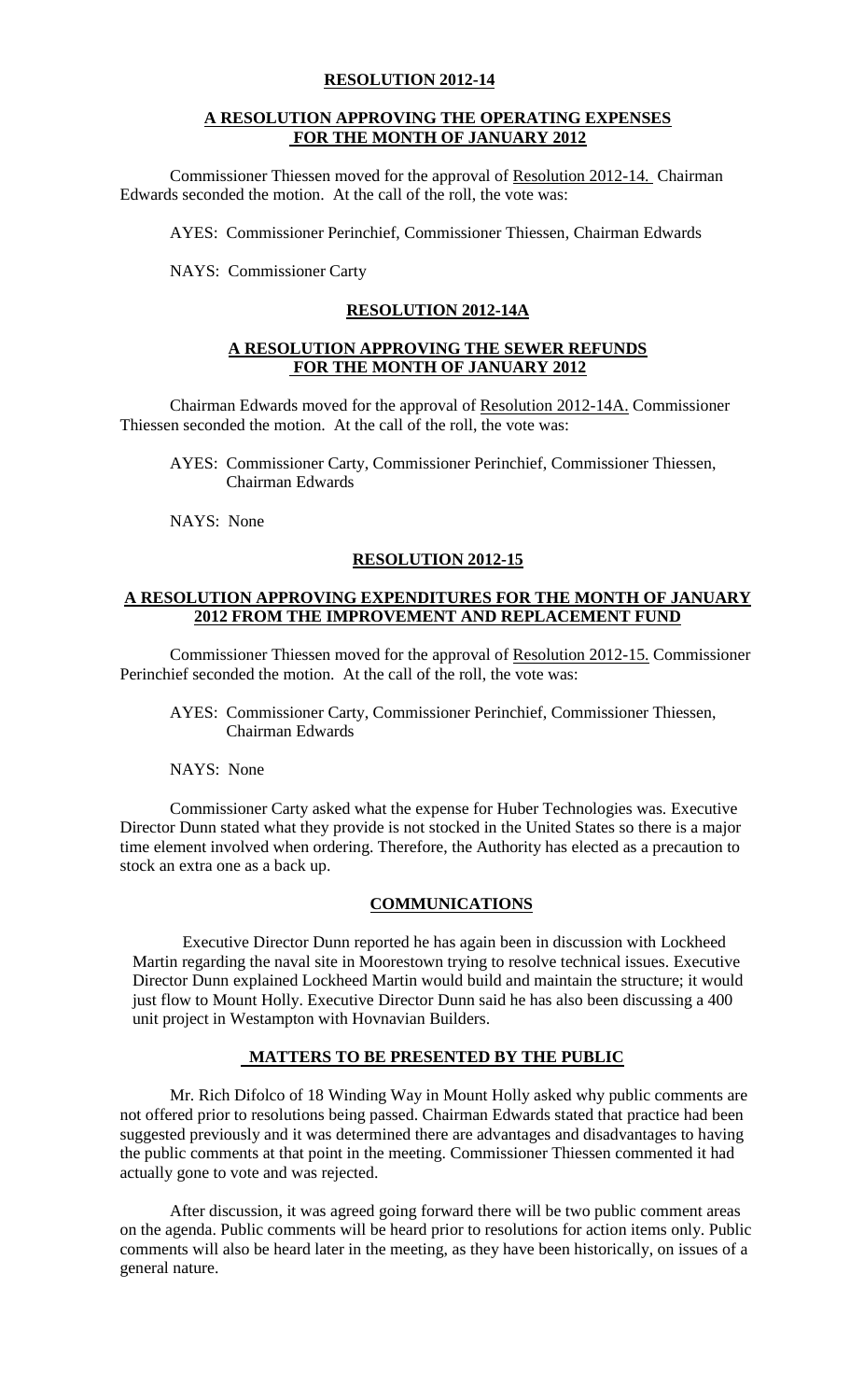Mr. Difolco discussed the Authority's Special Counsel Kondracki's opinion of Mr. Benn's appointment to the MUA Board. Mr. Difolco said his understanding of Mr. Kondracki's opinion is that if Mr. Benn was appointed tonight, and then later it was found to not be a valid appointment, a cloud would hang over the Authority. Mr. Difolco asked if this would be the same situation if Mr. Benn was not appointed and down the road it was discovered by the courts Mr. Benn should have rightfully been appointed and he wasn't. In that case wouldn't all resolutions and decisions that had been made in his absence be null and void? Special Counsel Kondracki pointed out that this evening's votes were all 3 to 1 so it would not have mattered. Discussion followed.

Mr. Richard Dow of 232 Rutland Ave, Mount Holly, stated he had questions as a resident, not as a Mount Holly Township Council member. Mr. Dow, addressing Special Counsel Kondracki, asked if Mr. Benn were to win a case that he was not rightfully appointed would everything the Authority had done between this evening and the ruling be subject to the same legal ramifications as if he were appointed then the decision was later overturned. Special Counsel Kondracki responded that would depend on the nature of the complaint. Mr. Dow commented that earlier in the meeting Special Counsel Kondracki had mentioned the third, outside, legal opinion did not really state anything matter of factly. Mr. Dow questioned the phrase about "the action of the governmental body is binding." Mr. Dow stated wouldn't that be affirmative? Special Counsel Kondracki stated that the letter also said the "accordingly given the unsettled law and abstentions, the governmental body would be subject to challenges and it would be difficult to predict the outcome." The person who wrote that third opinion letter is saying they don't know how the court would react. That letter does not really answer any questions or take any position. Mr. Dow then discussed how there is confusion on this topic up to the State level. Special Counsel Kondracki explained he did not rely on either Parker McCays opinion or the outside opinion. Mr. Kondracki conducted his own research, reaching his own opinion, hours before he read the other opinions. His opinion was not influenced by the others in any way. Special Counsel Kondracki did not write an opinion letter. Instead, he provided cases to the Authority Staff so they would have an understanding of his findings, then, discussed the findings with them. Mr. Dow asked if the independent research included viewing the video of the Mount Holly Township Council's appointment. Mr. Kondracki confirmed he had watched the video. Mr. Dow stated if Mr. Kondracki had viewed the video, and earlier it had been stated that Mayor Donnely had some kind of protest regarding his vote that night, he would challenge Mr. Kondracki to find anywhere in that video any protest by Mayor Donnelly, the Township Attorney, etc. Mr. Dow stated Council was given the rules of the game and that is what they followed. Special Counsel Kondracki responded to Mr. Dow that Government is not a game, it is serious business.

Mr. Dow said he wanted to move on to his next issue in regards to sewer flow. He noticed there's a resident rate that is the same within and outside Mount Holly and wondered why they are the same. Special Counsel Kondracki replied it is a law. Authority Engineer, Mr. Alaimo, stated that rate has to do with the OM&R rate which was established in the 1970s dictating the rate has to be the same for everyone. Other rates can be up to 1.5 times higher. Deputy Director of Finance and Administration reported Mount Holly residents do not pay postage, in addition to their usage and connection rates being lower then outside towns. Mr. Dow asked what other things are the same for inside or outside of Mt. Holly Township. Deputy Director of Finance and Administration Giordano confirmed that is the only item.

Mr. Difolco added one more comment. He stated if this appointment was something that could have been contested, Mayor Donnelly could have simply removed it from the agenda rather then listening to the Township attorney and proceeding.

## **REPORT OF THE EXECUTIVE DIRECTOR**

There was nothing additional to be reported by the Executive Director.

### **REPORT OF THE ENGINEER**

The Report of the Engineer was received.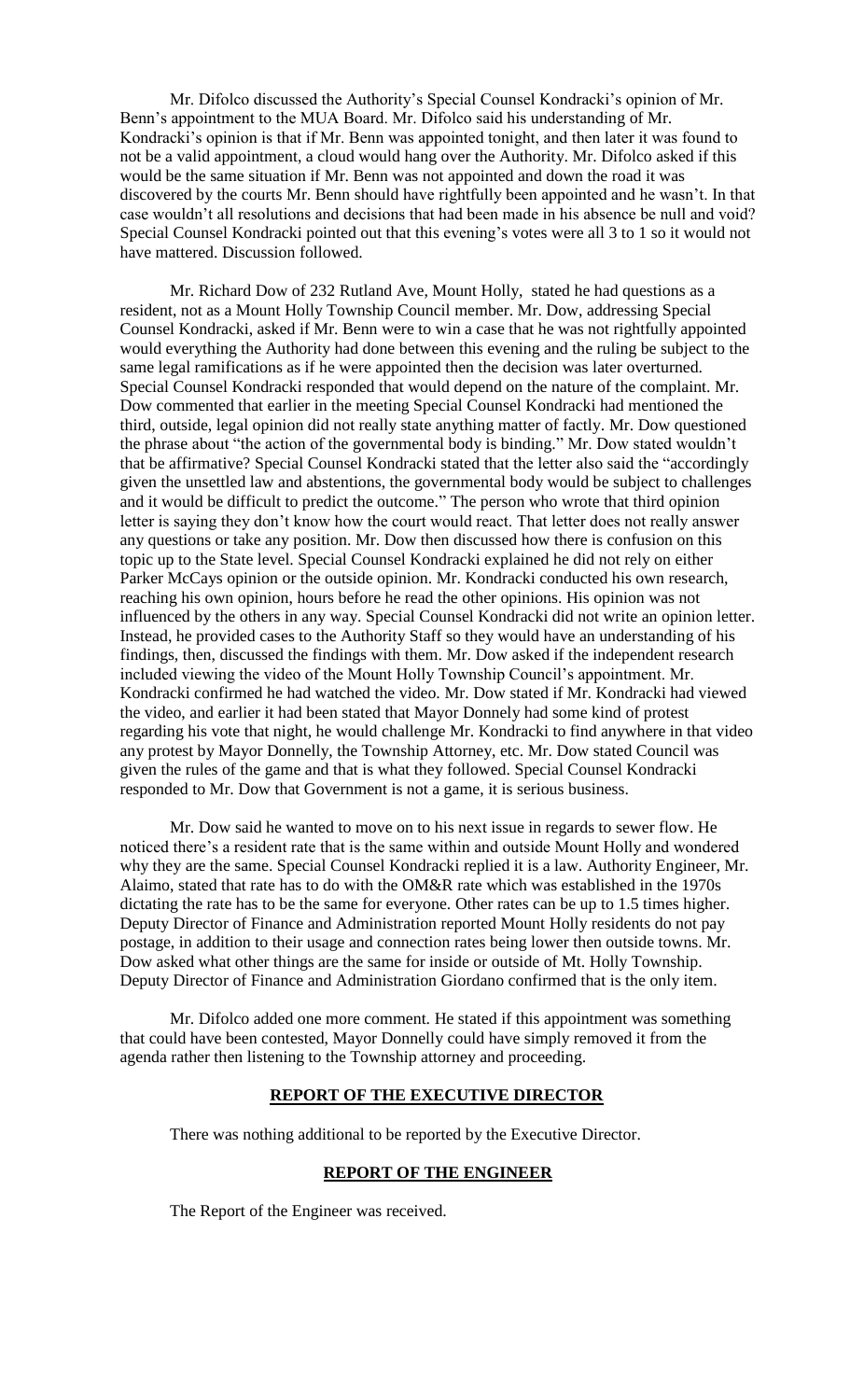### **REPORT OF THE DEPUTY DIRECTOR FOR PLANT OPERATIONS**

The Deputy Director for Plant Operations' report was received.

Commissioner Thiessen asked for an update on the Solar Project and the issue with the sludge quality discussed at the January meeting. Executive Director Dunn reported there had been negotiations with Ocean County; however, we are going to give notification to them we are not going to purchase their equipment. Through discussions with the manufacturer, they have extended the Authority the opportunity to extend the bid on presses and try to get a better idea of how the thickness of the sludge would benefit. Currently it appears the price will be in the ball park of \$70,000-\$80,000 installed. Executive Director Dunn reported the Solar Power Project is going well. There have been questions from Lumberton regarding bringing two lots together which would not have an affect on the Solar Project. It is still up in the air pending further discussions.

## **REPORT OF THE DEPUTY DIRECTOR FOR REGULATORY AFFAIRS**

The Report of the Deputy Director for Regulatory Affairs was received.

Deputy Director for Regulatory Affairs, Stagliano, reported a submission to FEMA was made on Thursday for funds due from last summer's hurricane. Currently he is waiting to hear what is covered by FEMA and what is covered by JIF as well as how much, if any, money will be received.

Deputy Director for Regulatory Affairs, Stagliano, reported Truck 11, which was involved in an accident on 11/13/2011, is experiencing electrical problems so an adjustor should be contacting the Authority shortly to discuss the issue.

### **REPORT OF THE DEPUTY DIRECTOR OF FINANCE AND ADMINISTRATION**

The Deputy Director of Finance and Administration's reports were received.

Deputy Director of Finance and Administration reported the Shared Services Agreement for payroll with Mount Holly Township expires on February 29, 2012. She has been in discussion with the Township Manager, Kathy Hoffman who will put it on the Township agenda for the end of the month.

### **OTHER NEW BUSINESS**

There was no other new business to be presented.

### **MATTERS TO BE PRESENTED BY THE COMMISSIONERS**

Commissioner Carty had questions about the RFP's for "extraordinary unspecifiable services." He wanted to know why they are RFP's. Special Counsel Kondracki answered you should request proposals for EUS's.

Commissioner Carty asked to go on record for his abstentions to the RFP's. He took a stand on this because he felt with the lack of a fifth member the board should have waited an extra week to vote. With that said, he stated he has no problem with any of the services provided by any of the professionals such as Alaimo Associates, or the Counselors.